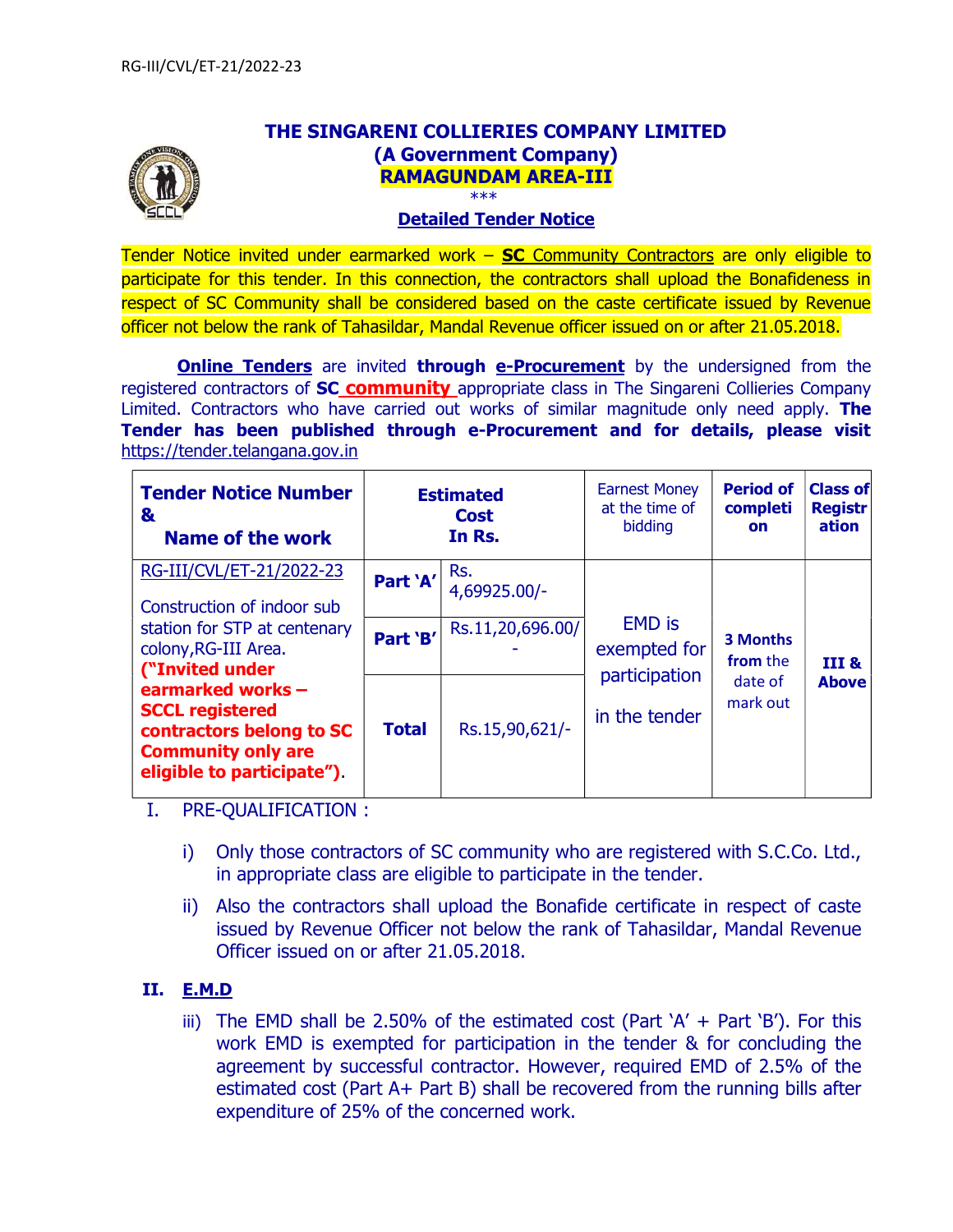## III TENDERING PROCEDURE:

- 1. The bidder shall scan and upload the following documents while participating in the tender.
	- a) Contractor registration certificate issued by SCCL valid as on the date of opening of bids.
	- b) EMD instrument.
	- c) The contractors shall upload the Bonafideness in respect of SC Community shall be considered based on the caste certificate issued by Revenue Officer not below the rank of Tahasildar, Mandal Revenue Officer issued on or after 21.05.2018.
- 2. The Price Bid is provided in 2 parts.

**Part 'A'** contains Schedule of quantities and rates for Cement & Steel to be issued by SCCL on Sale Invoice. Bidder is not allowed to quote for this and hence not uploaded on e-procurement.

Bidders are requested to go through special clauses provided in Part 'A'

Part 'B' contains schedule of quantities and rates for other construction items and uploaded on e-procurement to enable the bidders to quote their uniform percentage on this.

## 3. The ceiling of tender premium shall be 5% for Part 'B'.

- 4. The price bids of the bidders who have submitted the above documents will be opened on the specified date. In case of extension of the date of opening of bids, suitable corrigendum will be published in the eprocurement platform.
- 5. Dates for submission / opening of bids:
	- (a) Tender documents can be down loaded from 04.00 P.M. on 16.06.2022
	- (b) Last date for Submission of Bids is  $30.06.2022$  up to 4.30 P.M.
	- (c) The Price Bids will be opened at 5.00 P.M. on 30.06.2022 at the Office of Addl.General Manager (Civil)/RG-III.
- 6. The Tenderer has to keep his tender valid for  $120 \text{ days}$  from the date of opening of price bids.
- 7. The successful tenderer shall submit self attested copy of PAN card GST registration certificate at the time of concluding the agreement.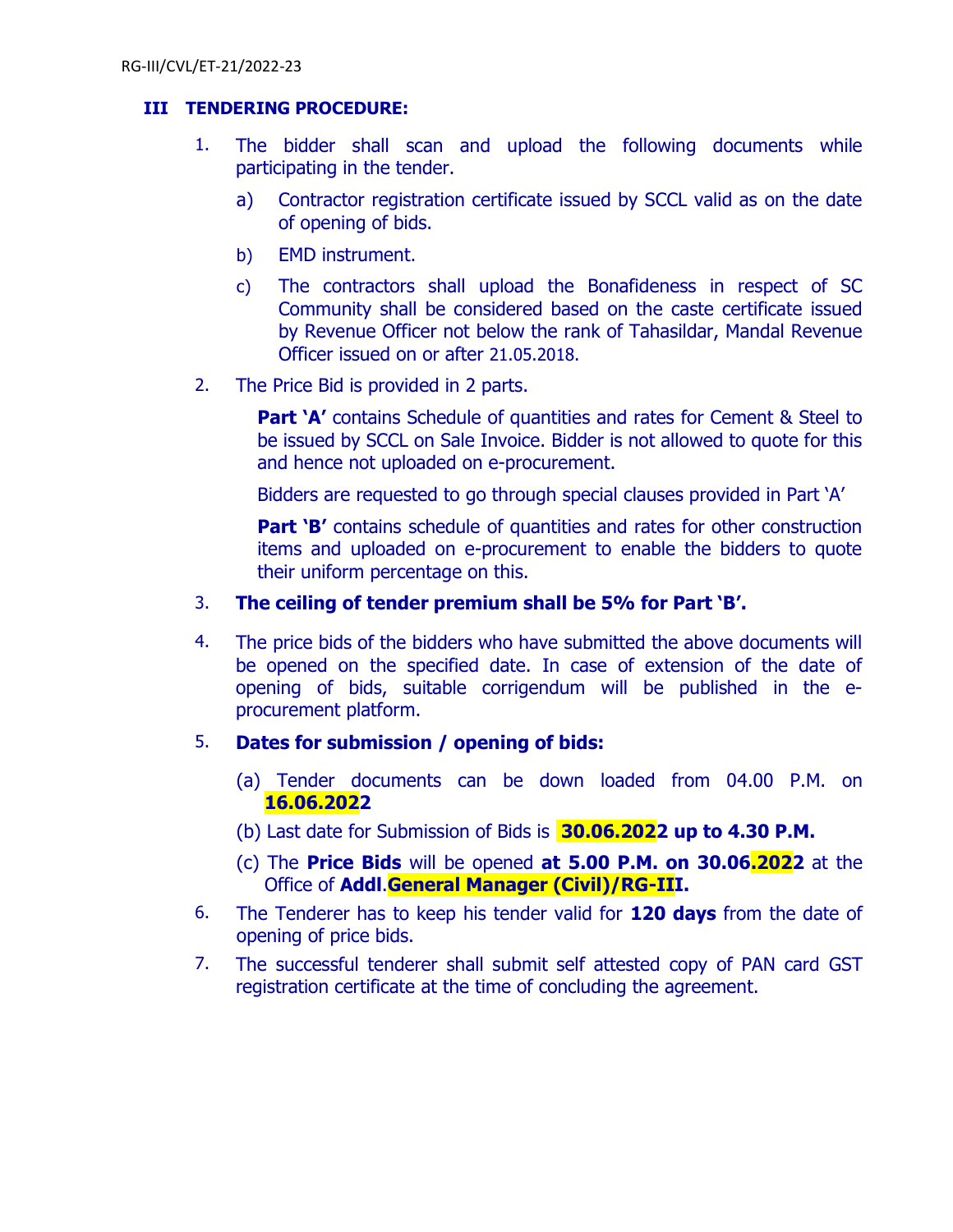### IV. OTHER INFORMATION TO THE BIDDER:

## 1 Submission of hard copies of the documents & original E.M.D. instruments:

The Department will notify the successful bidder for submission of hard copies of registration certificate and Bonafide certificate in respect of SC community uploaded at the time of bidding.

Further after award of work, the 2½% EMD for performance of contract is to be kept valid for a period of 30 **(THIRTY months)** (i.e., period of completion plus defect liability period plus 3 months) as stated in pre paras.

- 2 If any successful bidder fails to submit the above within the stipulated time, they will be suspended from participating in the tenders on procurement for a period of **three years.**
- 3 e-Procurement Transaction Fee:

The participating bidder should pay e-procurement Transaction Fee @ 0.03% on the estimated contract value i.e. Part 'B' of the work subject to prevailing ceiling amounts with GST online.

Further, successful bidder has to pay e-procurement corpus fund at 0.04% of Estimated Contract Value i.e. Part 'B' of the work subject to prevailing ceiling amounts before entering in to the agreement. However, there will not be any charges towards e-procurement fund in case of works with ECV less than and up to Rs.10 Lakhs.

### 4 Conditional tenders will not be accepted.

### 5 Price Adjustment Clause: Price adjustment clause is applicable for this work.

- 6 The undersigned reserves the right to accept any tender in full or in part or to reject any or all tenders without assigning reasons.
- 7 On award of the work, if the contractor fails to execute the work within the stipulated time, or fails to show substantial progress as per the programme submitted by contractor at the time of Agreement on various items of work given in schedule of quantities, the SCCL is at liberty to order the contractor to discontinue the work forthwith and the company shall recover liquidated damages, difference in cost of the work left incomplete as per the prevailing rates, confiscate the Earnest Money Deposit & Further Security Deposits paid on the work and also to debar the contractor in participation of tenders. Such recoveries will be deducted from the bills payable to the contractor. If the amounts of pending bills are not sufficient to meet the recoveries, the SCCL is at liberty to recover from any amounts either held by SCCL or due for payment including pending bills of other works of this contractor with the SCCL.